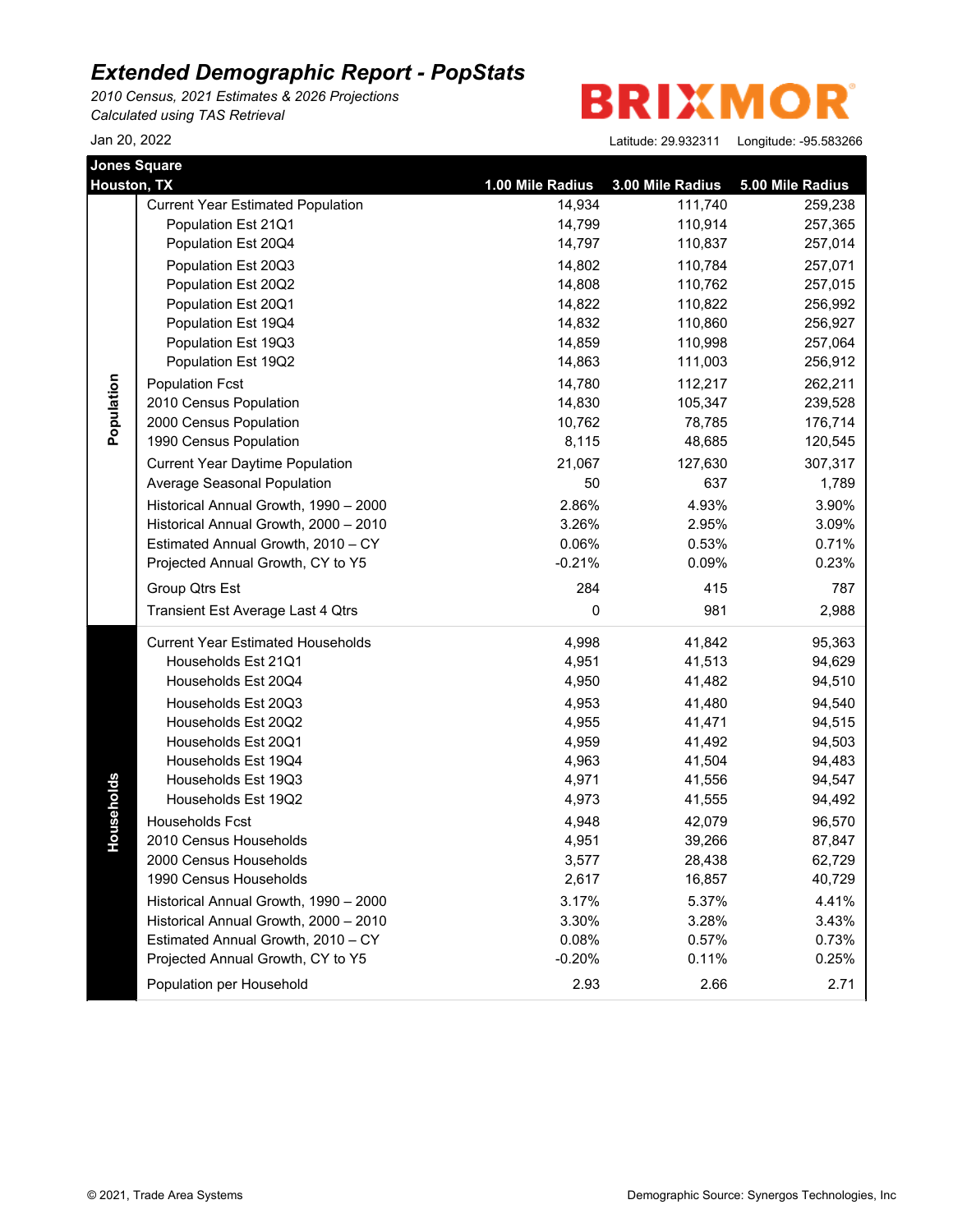*2010 Census, 2021 Estimates & 2026 Projections Calculated using TAS Retrieval*

**BRIXMOR** 

| <b>Jones Square</b>                           |                  |                  |                  |
|-----------------------------------------------|------------------|------------------|------------------|
| Houston, TX                                   | 1.00 Mile Radius | 3.00 Mile Radius | 5.00 Mile Radius |
| HH Income \$500,000 or more                   | 0.8%             | 1.0%             | 1.6%             |
| HH Income \$250,000 to \$499,999              | 1.0%             | 1.2%             | 1.9%             |
| HH Income \$200,000 to \$249,999              | 2.3%             | 2.9%             | 4.3%             |
| HH Income \$175,000 to \$199,999              | 2.5%             | 3.3%             | 3.9%             |
| HH Income \$150,000 to \$174,999              | 4.5%             | 5.3%             | 6.0%             |
| HH Income \$100,000 to 149,999                | 17.6%            | 15.9%            | 18.2%            |
| HH Income \$75,000 to 99,999                  | 16.3%            | 14.1%            | 13.8%            |
| HH Income \$50,000 to 74,999                  | 16.6%            | 19.6%            | 18.7%            |
| HH Income \$35,000 to 49,999                  | 15.8%            | 14.9%            | 13.0%            |
| HH Income \$25,000 to 34,999                  | 8.7%             | 8.4%             | 7.2%             |
| HH Income \$15,000 to 24,999                  | 5.9%             | 6.7%             | 5.8%             |
| HH Income \$0 to 14,999                       | 8.2%             | 6.7%             | 5.6%             |
| Average Household Income                      | \$83,831         | \$86,255         | \$98,562         |
| Median Household Income                       | \$65,550         | \$65,485         | \$74,442         |
| Per Capita Income                             | \$28,430         | \$32,381         | \$36,336         |
| 2000 Average HH Income                        | \$65,823         | \$69,766         | \$76,739         |
| 2000 Median HH Income                         | \$57,572         | \$61,187         | \$64,628         |
| Disposable HH Income \$500,000 or more        | #N/A             | #N/A             | #N/A             |
| Disposable HH Income \$250,000 to \$499,999   | #N/A             | #N/A             | #N/A             |
| Disposable HH Income \$200,000 to \$249,999   | #N/A             | #N/A             | #N/A             |
| Disposable HH Income \$175,000 to \$199,999   | $1\%$            | $1\%$            | 2%               |
| Disposable HH Income \$150,000 to \$174,999   | 2%               | 3%               | 4%               |
| Disposable HH Income \$100,000 to \$149,999   | 16%              | 15%              | 18%              |
| Disposable HH Income \$75,000 to \$99,999     | 17%              | 15%              | 15%              |
| Disposable HH Income \$50,000 to \$74,999     | 19%              | 20%              | 20%              |
| Disposable HH Income \$35,000 to \$49,999     | 16%              | 16%              | 15%              |
| Disposable HH Income \$25,000 to \$34,999     | 11%              | 11%              | 9%               |
| Disposable HH Income \$15,000 to \$24,999     | 7%               | 8%               | 7%               |
| Disposable HH Income \$0 to\$14,999           | $9\%$            | 7%               | 6%               |
| Average Disposable Income                     | 69,173           | 71,645           | 79,829           |
| Median Disposable Income                      | 58,248           | 58,158           | 66,220           |
| Householder White - Count                     | 1,907            | 17,453           | 43,233           |
| Median HH Income                              | \$74,226         | \$80,638         | \$90,125         |
| Average HH Income                             | \$83,811         | \$90,177         | \$98,409         |
| Householder Black or African-American - Count | 793              | 7,837            | 15,656           |
| Median HH Income                              | \$57,299         | \$49,872         | \$57,706         |
| Average HH Income                             | \$62,221         | \$58,172         | \$68,638         |
| Householder Hispanic - Count                  | 1,575            | 10,700           | 23,990           |
| Median HH Income                              | \$57,412         | \$58,557         | \$63,918         |
| Average HH Income                             | \$70,243         | \$69,871         | \$75,203         |
| Householder Asian or Pacific Islander - Count | 424              | 3,927            | 8,567            |
| Median HH Income                              | \$93,075         | \$88,488         | \$90,777         |
| Average HH Income                             | \$95,097         | \$94,569         | \$97,070         |
| Householder Other or Pacific Islander - Count | 300              | 1,925            | 3,918            |
| Median HH Income                              | \$67,503         | \$66,069         | \$68,095         |
| Average HH Income                             | \$70,391         | \$72,210         | \$77,347         |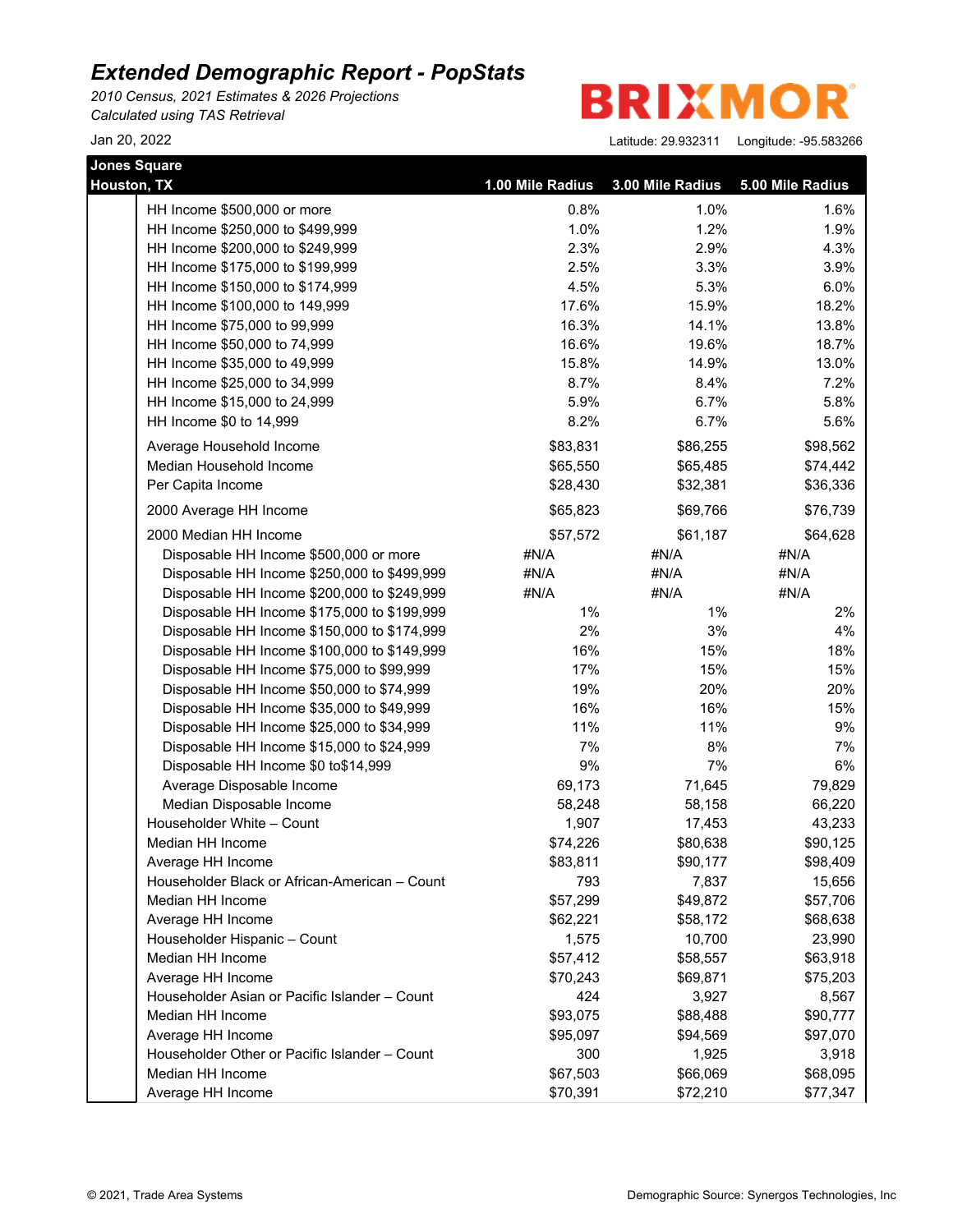*2010 Census, 2021 Estimates & 2026 Projections Calculated using TAS Retrieval*

|                           | <b>Jones Square</b><br><b>Houston, TX</b>          | 1.00 Mile Radius | 3.00 Mile Radius | 5.00 Mile Radius   |
|---------------------------|----------------------------------------------------|------------------|------------------|--------------------|
|                           |                                                    |                  |                  |                    |
| Gender                    | <b>Male Population</b><br><b>Female Population</b> | 7,315<br>7,619   | 54,650<br>57,090 | 127,231<br>132,007 |
|                           |                                                    |                  |                  |                    |
|                           | Count of Pop 0 to 4 years                          | 1,122            | 8,812            | 19,461             |
|                           | Count of Pop 0 to 7 years                          | 1,638            | 12,740           | 28,087             |
|                           | Count of Pop 5 - 13                                | 1,996            | 15,366           | 34,395             |
|                           | Count of Pop 14 - 18                               | 825              | 5,722            | 13,269             |
|                           | Count of Pop 19 - 22                               | 834              | 5,794            | 13,940             |
|                           | Count of Pop 22 - 25                               | 611              | 4,320            | 10,318             |
|                           | Count of Pop 25 - 29                               | 1,001            | 7,057            | 16,471             |
|                           | Count of Pop 30 - 34                               | 967              | 7,060            | 15,408             |
|                           | Count of Pop 35 - 39                               | 966              | 7,893            | 17,068             |
|                           | Count of Pop 40 - 44                               | 954              | 7,502            | 16,711             |
|                           | Count of Pop 45 - 59                               | 2,828            | 21,427           | 50,152             |
|                           | Count of Pop 60 - 74                               | 2,149            | 16,332           | 40,837             |
|                           | Count of Pop 75 - 84                               | 525              | 3,622            | 9,230              |
|                           | Count of Pop 85+                                   | 157              | 832              | 1,977              |
| by Age                    | % of Pop 0 to 4 years                              | 7.5%             | 7.9%             | 7.5%               |
|                           | % of Pop 0 to 7 years                              | 11.0%            | 11.4%            | 10.8%              |
| <b>Total Population</b>   | % of Pop 5 - 13                                    | 13.4%            | 13.8%            | 13.3%              |
|                           | % of Pop 14 - 18                                   | 5.5%             | 5.1%             | 5.1%               |
|                           | % of Pop 19 - 22                                   | 5.6%             | 5.2%             | 5.4%               |
|                           | % of Pop 22 - 25                                   | 4.1%             | 3.9%             | 4.0%               |
|                           | % of Pop 25 - 29                                   | 6.7%             | 6.3%             | 6.4%               |
|                           | % of Pop 30 - 34                                   | 6.5%             | 6.3%             | 5.9%               |
|                           | % of Pop 35 - 39                                   | 6.5%             | 7.1%             | 6.6%               |
|                           | % of Pop 40 - 44                                   | 6.4%             | 6.7%             | 6.4%               |
|                           | % of Pop 45 - 59                                   | 18.9%            | 19.2%            | 19.3%              |
|                           | % of Pop 60 - 74                                   | 14.4%            | 14.6%            | 15.8%              |
|                           | % of Pop 75 - 84                                   | 3.5%             | 3.2%             | 3.6%               |
|                           | % of Pop 85+                                       | 1.1%             | 0.7%             | 0.8%               |
|                           | Median Age                                         | 35.6             | 36.1             | 36.9               |
|                           | Average Age                                        | 36.7             | 36.6             | 37.3               |
|                           | % of Pop 0 to 4 years                              | 7.8%             | 8.2%             | 7.8%               |
|                           | % of Pop 5 - 13                                    | 13.9%            | 14.4%            | 13.8%              |
|                           | % of Pop 14 - 18                                   | 5.8%             | 5.3%             | 5.3%               |
|                           | % of Pop 19 - 22                                   | 5.6%             | 5.4%             | 5.6%               |
|                           | % of Pop 22 - 25                                   | 4.2%             | 4.0%             | 4.1%               |
|                           | % of Pop 25 - 29                                   | 7.3%             | 6.6%             | 6.6%               |
| Male Population<br>by Age | % of Pop 30 - 34                                   | 6.8%             | 6.5%             | 6.1%               |
|                           | % of Pop 35 - 39                                   | 6.6%             | 7.1%             | 6.6%               |
|                           | % of Pop 40 - 44                                   | 6.3%             | 6.6%             | 6.4%               |
|                           | % of Pop 45 - 59                                   | 18.4%            | 18.7%            | 18.8%              |
|                           | % of Pop 75 - 84                                   | 2.8%             | 2.8%             | 3.2%               |
|                           | % of Pop 60 - 74                                   | 13.8%            | 14.0%            | 15.2%              |
|                           | % of Pop 85+                                       | 0.5%             | 0.5%             | 0.5%               |
|                           | Median Age                                         | 33.9             | 34.7             | 35.5               |
|                           | Average Age                                        | 35.5             | 35.6             | 36.4               |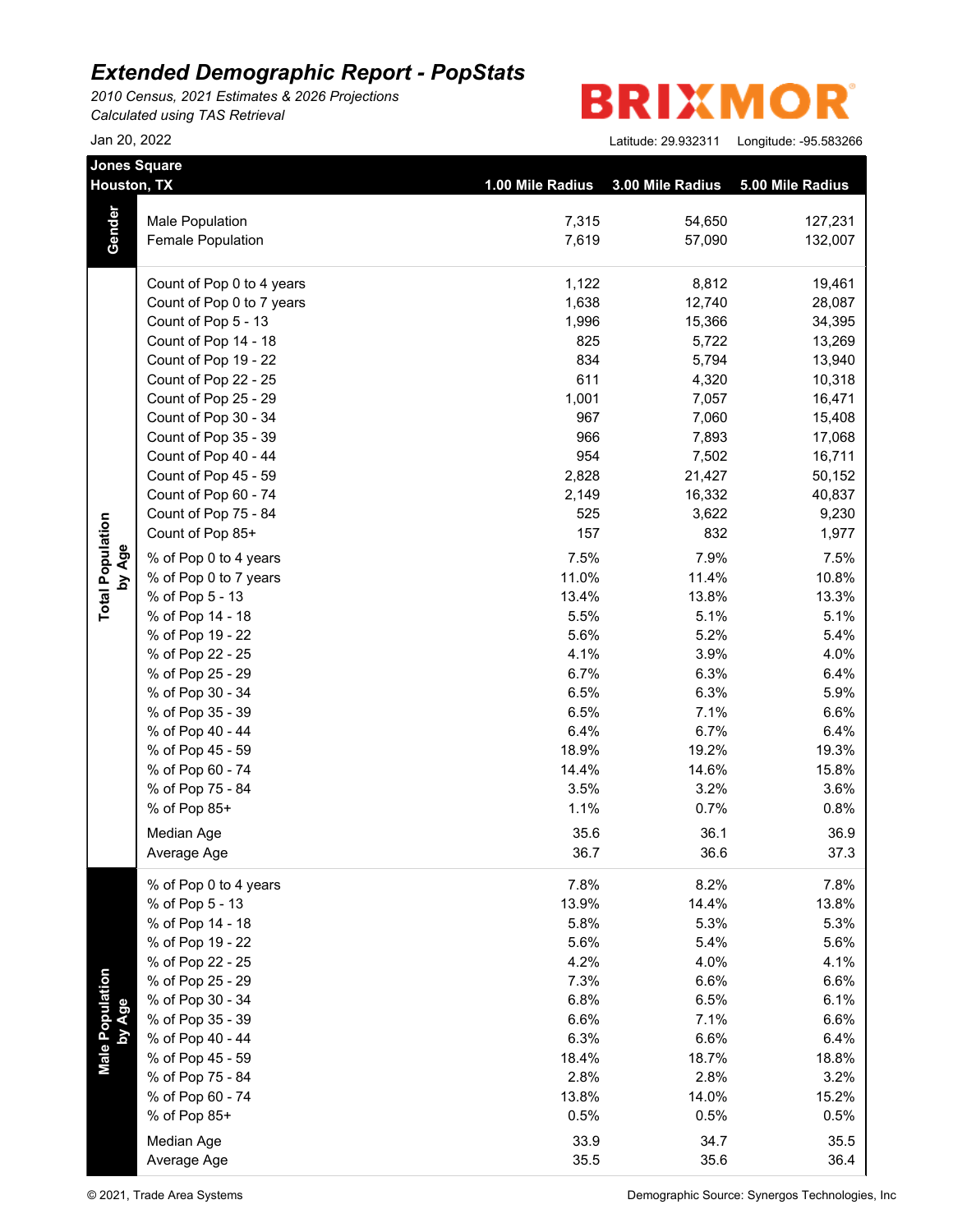*2010 Census, 2021 Estimates & 2026 Projections Calculated using TAS Retrieval*

R **BRIXMO** 

| <b>Jones Square</b> | Houston, TX                                   | 1.00 Mile Radius | 3.00 Mile Radius | 5.00 Mile Radius |
|---------------------|-----------------------------------------------|------------------|------------------|------------------|
|                     | % of Pop 0 to 4 years                         | 7.2%             | 7.5%             | 7.2%             |
|                     | % of Pop 5 - 13                               | 12.8%            | 13.2%            | 12.8%            |
|                     | % of Pop 14 - 18                              | 5.2%             | 5.0%             | 4.9%             |
|                     | % of Pop 19 - 22                              | 5.6%             | 5.0%             | 5.2%             |
|                     | % of Pop 22 - 25                              | 4.0%             | 3.7%             | 3.8%             |
|                     | % of Pop 25 - 29                              | 6.1%             | 6.0%             | 6.1%             |
|                     | % of Pop 30 - 34                              | 6.1%             | 6.2%             | 5.8%             |
| by Age              | % of Pop 35 - 39                              | 6.4%             | 7.0%             | 6.5%             |
|                     | % of Pop 40 - 44                              | 6.4%             | 6.8%             | 6.5%             |
|                     | % of Pop 45 - 59                              | 19.4%            | 19.6%            | 19.8%            |
|                     | % of Pop 60 - 74                              | 14.9%            | 15.2%            | 16.3%            |
|                     | % of Pop 75 - 84                              | 4.2%             | 3.7%             | 3.9%             |
|                     | % of Pop 85+                                  | 1.6%             | 1.0%             | 1.0%             |
|                     | Median Age                                    | 37.3             | 37.4             | 38.2             |
|                     | Average Age                                   | 37.9             | 37.6             | 38.2             |
|                     | Count of White                                | 8,866            | 67,410           | 163,796          |
|                     | Count of Black or African-American            | 2,453            | 18,774           | 38,075           |
|                     | Count of Asian or Pacific Islander            | 1,618            | 13,440           | 29,611           |
|                     | Count of Other races                          | 1,997            | 12,116           | 27,756           |
|                     | White                                         | 59.4%            | 60.3%            | 63.2%            |
|                     | <b>Black or African American</b>              | 16.4%            | 16.8%            | 14.7%            |
|                     | Asian                                         | 10.8%            | 12.0%            | 11.4%            |
|                     | <b>Other Races</b>                            | 13.4%            | 10.8%            | 10.7%            |
|                     | Speak English at Home                         | 61.7%            | 65.2%            | 65.5%            |
|                     | Speak Spanish at Home                         | 27.6%            | 21.6%            | 21.9%            |
|                     | Speak French or French Creole at Home         | 0.3%             | 0.3%             | 0.3%             |
|                     | Speak German at Home                          | 0.2%             | 0.3%             | 0.6%             |
|                     | Speak Russian or Other Slavic Language at Hor | 0.6%             | 0.3%             | 0.3%             |
|                     | Speak Other Indo-European Language at Home    | 1.9%             | 2.7%             | 2.4%             |
| Language<br>Spoken  | Speak Chinese at Home                         | 0.8%             | 0.9%             | 1.0%             |
|                     | Speak Korean at Home                          | 0.2%             | 0.3%             | 0.2%             |
|                     | Speak Vietnamese at Home                      | 4.8%             | 5.0%             | 4.5%             |
|                     | Speak Other Asian Language at Home            | 0.5%             | 1.5%             | 1.4%             |
|                     | Speak Tagalog and Other Pacific Languages at  | 0.7%             | 0.7%             | 0.7%             |
|                     | Speak Other Language at Home                  | 0.8%             | 1.1%             | 1.3%             |
|                     |                                               | 5,419            |                  |                  |
|                     | <b>Hispanic Population</b>                    | 36.3%            | 32,644<br>29.2%  | 75,704<br>29.2%  |
|                     | <b>Hispanic Population Percent</b><br>Mexican | 75.5%            | 70.6%            | 71.6%            |
|                     | Puerto Rican                                  | 3.4%             |                  | 2.6%             |
|                     |                                               |                  | 3.8%             |                  |
|                     | Cuban                                         | 1.1%             | 2.6%             | 2.5%             |
|                     | Dominican                                     | 0.0%             | 0.3%             | 0.3%             |
|                     | <b>Central American</b>                       | 8.4%             | 10.5%            | 12.7%            |
|                     | South American                                | 5.7%             | 5.5%             | 4.7%             |
|                     | <b>Other Hispanic</b>                         | 5.9%             | 6.7%             | 5.8%             |
|                     | 2000 Hispanic Population Percent              | 20%              | 18%              | 18%              |
|                     | 1990 Hispanic Population Percent              | 13%              | 12%              | 11%              |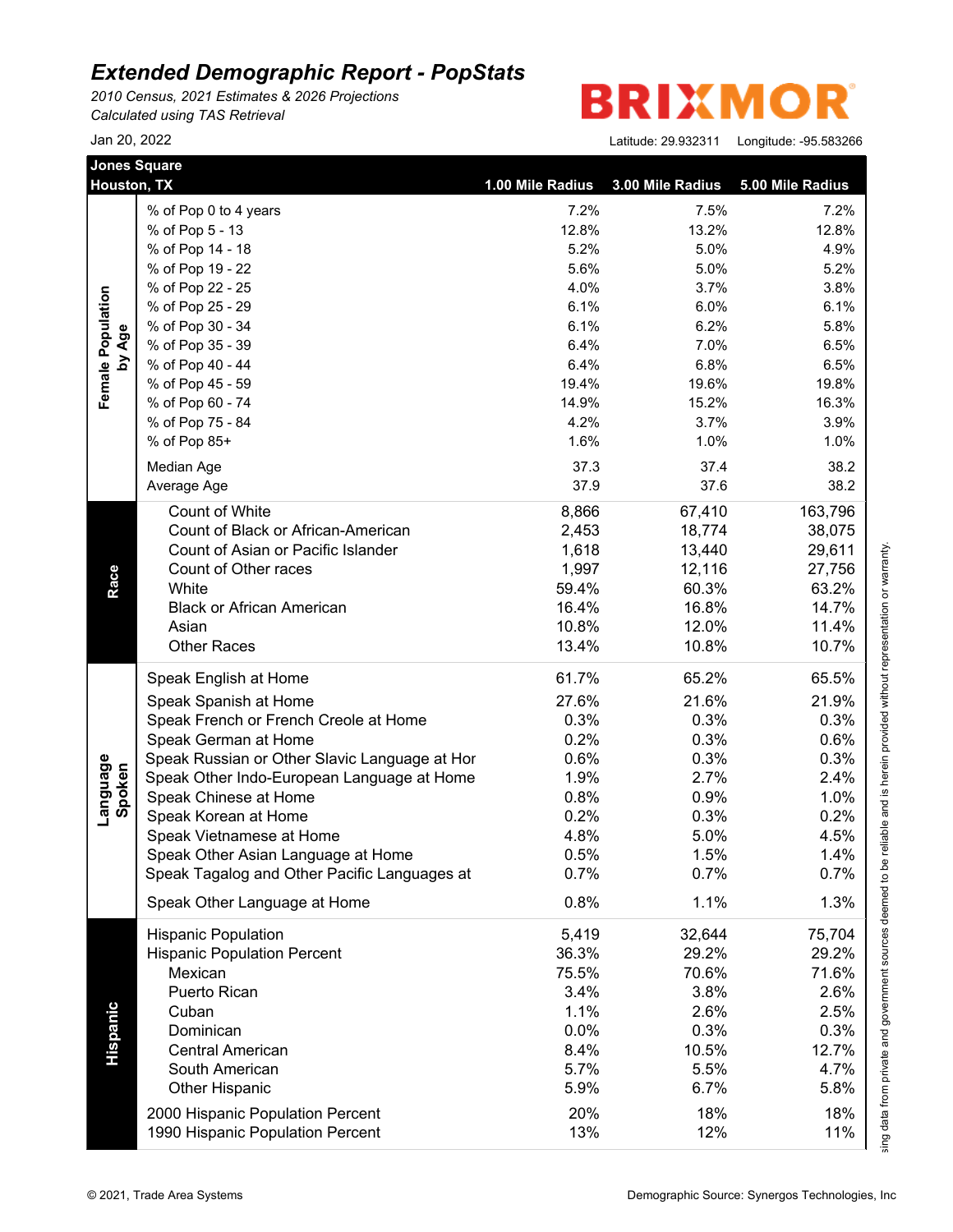*2010 Census, 2021 Estimates & 2026 Projections Calculated using TAS Retrieval*

**BRIXMO** R

| <b>Jones Square</b><br><b>Houston, TX</b> |                                        |                  |                  |                  |
|-------------------------------------------|----------------------------------------|------------------|------------------|------------------|
|                                           |                                        | 1.00 Mile Radius | 3.00 Mile Radius | 5.00 Mile Radius |
|                                           | American (percent of total population) | 3.4%             | 3.0%             | 3.0%             |
|                                           | American                               | 2.8%             | 2.7%             | 2.7%             |
|                                           | Native American (ie. Indian/Eskimo)    | 0.5%             | 0.3%             | 0.3%             |
|                                           | Hawaiian/Pacific Islander              | 0.1%             | 0.1%             | 0.0%             |
|                                           | Asian (percent of total population)    | 10.7%            | 12.0%            | 11.4%            |
|                                           | Chinese                                | 1.1%             | 1.1%             | 1.3%             |
|                                           | Japanese<br>Korean                     | $0.0\%$<br>0.2%  | $0.0\%$<br>0.3%  | 0.1%<br>0.3%     |
|                                           | South Central Asian (ie. Indian)       | 3.3%             | 3.3%             | 3.0%             |
|                                           | South East Asian (ie. Vietnamese)      | 5.8%             | 6.6%             | 6.3%             |
|                                           | <b>Other Asian</b>                     | 0.2%             | 0.6%             | 0.4%             |
|                                           | European (percent of total population) | 12.2%            | 16.2%            | 18.2%            |
|                                           | <b>British</b><br>Dutch                | 2.3%<br>0.3%     | 2.8%<br>0.3%     | 3.4%<br>0.3%     |
|                                           | French                                 | 0.6%             | 0.9%             | 1.0%             |
|                                           | German                                 | 2.7%             | 4.5%             | 4.8%             |
|                                           | Italian                                | 0.9%             | 1.1%             | 1.3%             |
|                                           | Polish                                 | 0.5%             | 0.7%             | 0.8%             |
|                                           | Scandinavian<br>Scotch/Irish           | 0.4%<br>2.8%     | 0.6%<br>3.6%     | 0.7%<br>4.0%     |
|                                           | Other European (ie. Greek/Russian)     | 1.5%             | 1.7%             | 1.9%             |
|                                           | Middle Eastern                         | 0.4%             | 0.4%             | 0.5%             |
|                                           | <b>Other Ancestry</b>                  | 29.0%            | 29.6%            | 27.7%            |
|                                           | <b>Unclassified Ancestry</b>           | 8.1%             | 9.6%             | 9.9%             |
|                                           | Adult Population (25 Years or Older)   | 9,547            | 71,725           | 167,855          |
|                                           | Elementary (0 to 8)                    | 8.6%             | 5.9%             | 5.6%             |
|                                           | Some High School (9 to 11)             | 7.0%             | 5.7%             | 5.4%             |
| Education<br>(Age 25+)                    | High School Graduate (12)              | 24.7%            | 23.9%            | 22.0%            |
|                                           | Some College (13 to 16)                | 26.8%            | 24.3%            | 23.5%            |
|                                           | Associates Degree Only                 | 9.5%             | 8.2%             | 7.6%             |
|                                           | <b>Bachelors Degree Only</b>           | 15.4%            | 21.9%            | 24.6%            |
|                                           | Graduate Degree                        | 8.0%             | 10.0%            | 11.3%            |
|                                           | % College (4+)                         | 23.4%            | 31.9%            | 35.9%            |
|                                           | Total Households - count               | 4,998            | 41,842           | 95,363           |
|                                           | One Person HHs - count                 | 1,068            | 10,897           | 23,137           |
|                                           | Family HHs - count                     | 3,677            | 28,496           | 67,220           |
|                                           | Married Couple - count                 | 2,250            | 19,062           | 48,633           |
|                                           | w/own children - count                 | 985              | 7,672            | 20,204           |
|                                           | w/out own children - count             | 1,264            | 11,390           | 28,429           |
|                                           | Male Householder - count               | 368              | 2,670            | 4,962            |
|                                           | Female Householder - count             | 1,059            | 6,764            | 13,626           |
| Type                                      | Non-Family Households - count          | 253              | 2,449            | 5,006            |
| Household                                 | 1 Person Household                     | 21.4%            | 26.0%            | 24.3%            |
|                                           | 2 Person Household                     | 26.7%            | 29.1%            | 30.0%            |
|                                           | 3 Person Household                     | 18.6%            | 17.7%            | 17.7%            |
|                                           | 4 Person Household                     | 16.5%            | 15.1%            | 15.4%            |
|                                           | 5 Person Household                     | 9.5%             | 7.2%             | 7.5%             |
|                                           | 6 Person Household                     | 4.5%             | 2.9%             | 3.1%             |
|                                           | 7+ Person Household                    | 2.9%             | 1.9%             | 2.1%             |
|                                           | % Households With Children             | 35.9%            | 30.9%            | 31.8%            |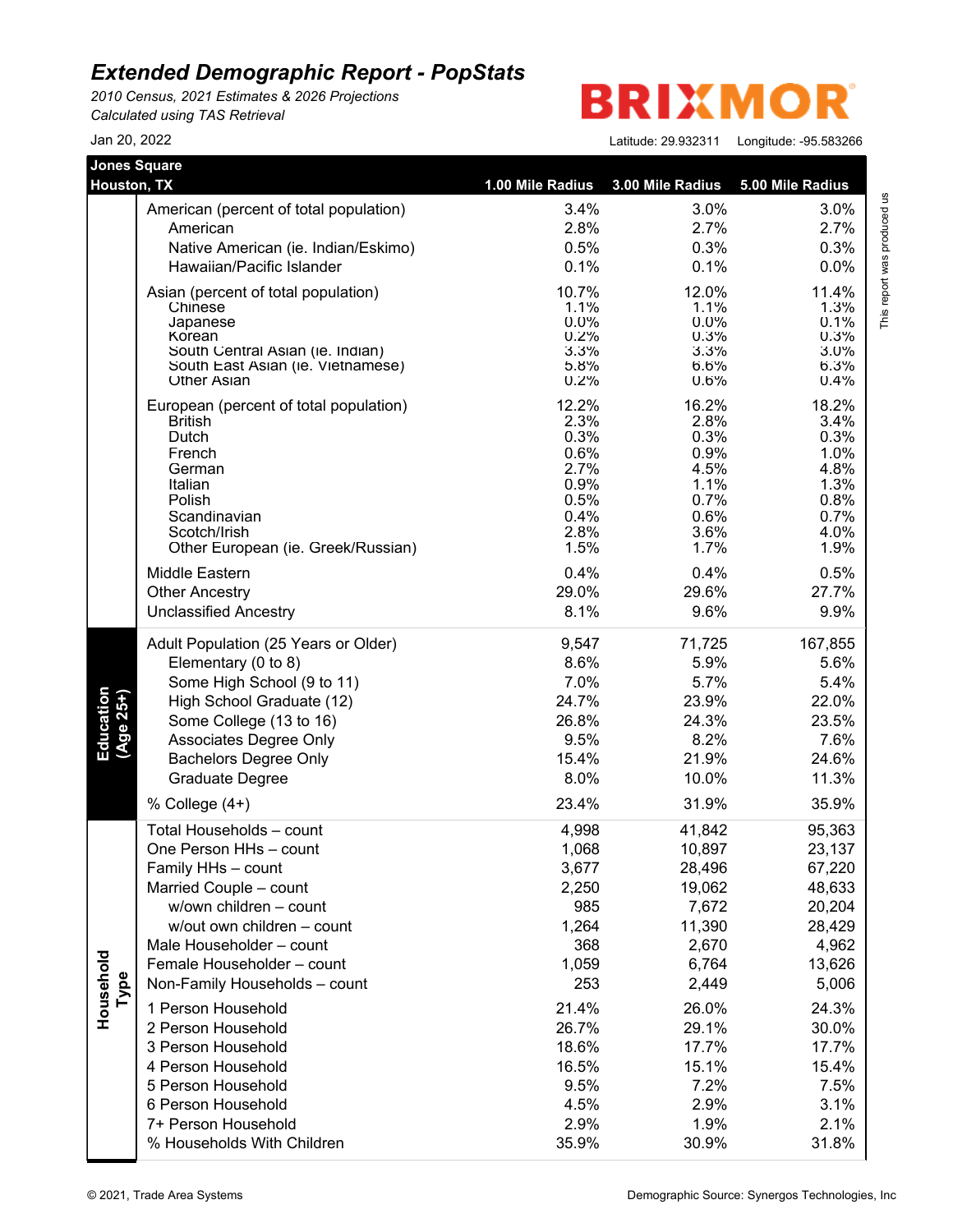*2010 Census, 2021 Estimates & 2026 Projections Calculated using TAS Retrieval*

**BRIXMOR** 

| <b>Jones Square</b><br>Houston, TX    |                                        |                  |                  |                  |
|---------------------------------------|----------------------------------------|------------------|------------------|------------------|
|                                       |                                        | 1.00 Mile Radius | 3.00 Mile Radius | 5.00 Mile Radius |
|                                       | <b>Total Housing Units</b>             | 5,278            | 44,533           | 101,352          |
|                                       | <b>Owner Occupied Percent</b>          | 58.4%            | 52.9%            | 58.0%            |
|                                       | <b>Renter Occupied Percent</b>         | 36.3%            | 41.1%            | 36.1%            |
|                                       | <b>Vacant Housing Percent</b>          | 5.3%             | 6.0%             | 5.9%             |
|                                       | Total Housing Units (Census 2000)      | 3,760            | 30,083           | 65,966           |
|                                       | For Rent (Census 2000)                 | 53%              | 62%              | 56%              |
|                                       | For Sale (Census 2000)                 | 39%              | 20%              | 23%              |
|                                       | Rented or Sold, (Census 2000)          | 1%               | 7%               | 8%               |
|                                       | Seasonal (Census 2014)                 | 3%               | 5%               | 8%               |
|                                       | Other (Census 2000)                    | 0%               | 1%               | 3%               |
|                                       | Homes Built 1990 to 2000               | 24%              | 42%              | 36%              |
| Homes Built                           | Homes Built 1980 to 1989               | 46%              | 34%              | 35%              |
| By Year                               | Homes Built 1970 to 1979               | 25%              | 19%              | 24%              |
|                                       | Homes Built 1960 to 1969               | 4%               | 3%               | 3%               |
|                                       | Homes Built 1950 to 1959               | 1%               | 1%               | 1%               |
|                                       | Homes Built 1940 to 1949               | 0%               | 0%               | 0%               |
|                                       | Homes Built Before 1939                | 0%               | 0%               | 0%               |
|                                       | 1 Unit                                 | 68%              | 68%              | 72%              |
| Units in                              | 2 - 9 Units                            | 9%               | 9%               | 7%               |
|                                       | Greater than 10 Units                  | 22%              | 21%              | 19%              |
| <b>Structure</b>                      | <b>Mobilie Trailer</b>                 | 0%               | 2%               | 3%               |
|                                       | <b>Other Units</b>                     | 0%               | 0%               | 0%               |
|                                       | Property Value \$1,000,000 or more     | 0.0%             | 0.2%             | 0.4%             |
|                                       | Property Value \$750,000 to \$999,999  | 0.3%             | 0.3%             | 0.8%             |
|                                       | Property Value \$500,000 to \$749,999  | 1.7%             | 1.0%             | 2.5%             |
|                                       | Property Value \$400,000 to \$499,999  | 2.5%             | 3.5%             | 5.7%             |
|                                       | Property Value \$300,000, to \$399,999 | 5.4%             | 8.9%             | 13.4%            |
| (Owner Occupied)<br><b>Home Value</b> | Property Value \$200,000 to \$299,999  | 31.3%            | 36.1%            | 36.0%            |
|                                       | Property Value \$150,000 to \$199,999  | 34.8%            | 27.1%            | 21.5%            |
|                                       | Property Value \$100,000 to \$149,999  | 19.7%            | 16.7%            | 13.6%            |
|                                       | Property Value \$60,000 to \$99,999    | 2.3%             | 3.8%             | 3.5%             |
|                                       | Property Value \$40,000 to \$59,999    | 0.3%             | 0.6%             | 0.5%             |
|                                       | Property Value \$0 to \$39,999         | 1.6%             | 1.9%             | 2.0%             |
|                                       | <b>Median Home Value</b>               | \$186,526        | \$199,984        | \$222,277        |
|                                       | <b>Median Rent</b>                     | \$727            | \$736            | \$744            |
|                                       | \$0 and under - percent                | 18.5%            | 18.5%            | 17.8%            |
|                                       | \$1 to \$4999 - percent                | 9.3%             | 9.3%             | 8.7%             |
|                                       | \$5k to \$9999 - percent               | 4.9%             | 4.9%             | 4.7%             |
|                                       | \$10k to \$24999 - percent             | 6.6%             | 6.7%             | 6.5%             |
|                                       | \$25k to \$49999 - percent             | 7.0%             | 6.9%             | 6.9%             |
| Wealth                                | \$50k to \$99999 - percent             | 10.3%            | 10.2%            | 10.2%            |
| per Household                         | \$100k to \$249999 - percent           | 17.6%            | 17.5%            | 17.8%            |
|                                       | \$250k to \$499999 - percent           | 12.5%            | 12.5%            | 13.0%            |
|                                       | $$500k+ - percent$                     | 13.3%            | 13.6%            | 14.4%            |
|                                       | Median HH Wealth                       | \$68,167         | \$68,067         | \$76,552         |
|                                       | Avg HH Wealth                          | \$223,087        | \$224,858        | \$236,021        |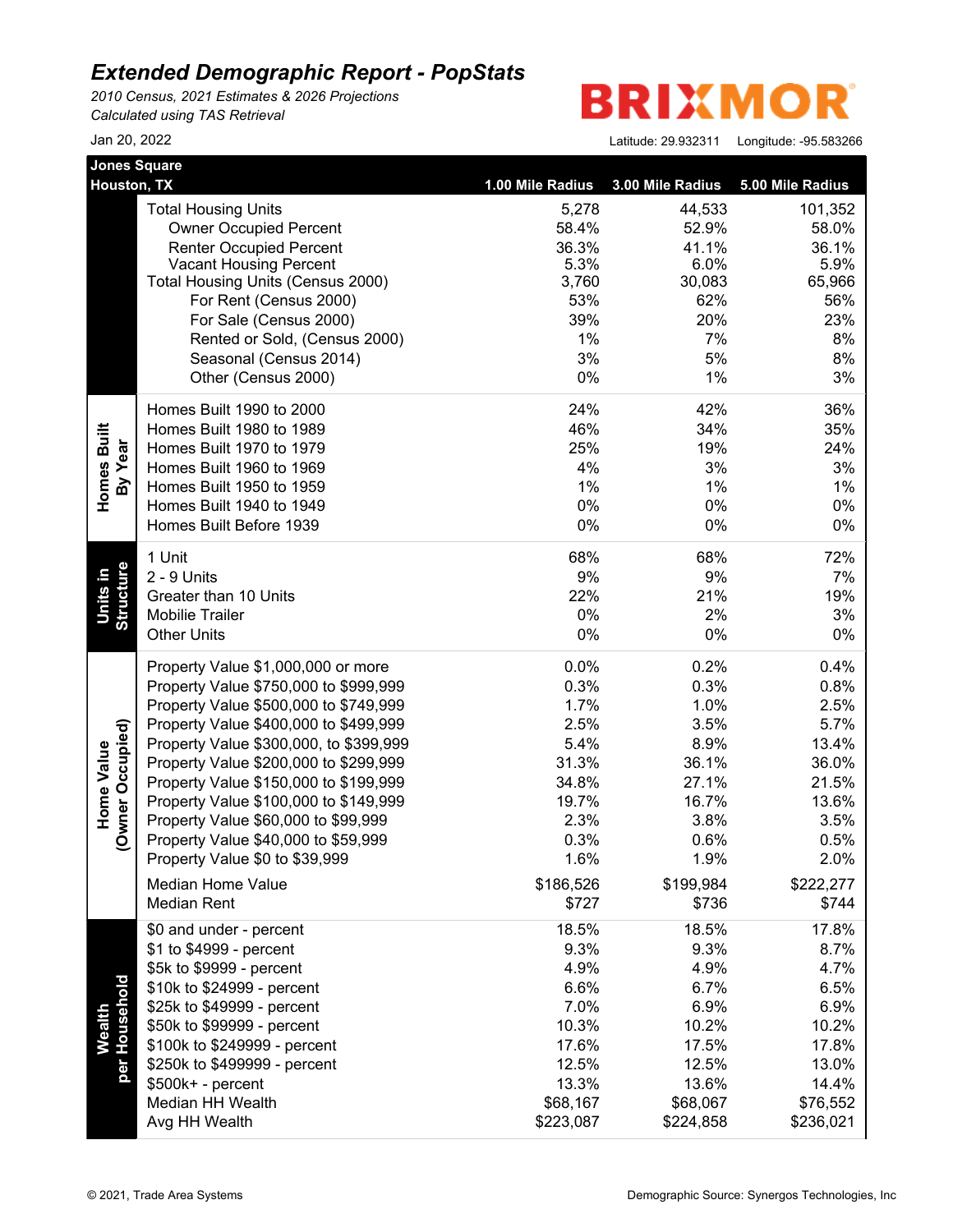*2010 Census, 2021 Estimates & 2026 Projections Calculated using TAS Retrieval*

# **BRIXMOR**

| Houston, TX                             | 1.00 Mile Radius                                                                                                                                                                                                                                                                                                                                                                                                                                                                                                                                                                                                                                                                                                                                                                                                                                                                                                                                                                                                                                    | 3.00 Mile Radius                                                                                                                                                                                                                                                                                | 5.00 Mile Radius                                                                                                                                                                                                                                                                               |
|-----------------------------------------|-----------------------------------------------------------------------------------------------------------------------------------------------------------------------------------------------------------------------------------------------------------------------------------------------------------------------------------------------------------------------------------------------------------------------------------------------------------------------------------------------------------------------------------------------------------------------------------------------------------------------------------------------------------------------------------------------------------------------------------------------------------------------------------------------------------------------------------------------------------------------------------------------------------------------------------------------------------------------------------------------------------------------------------------------------|-------------------------------------------------------------------------------------------------------------------------------------------------------------------------------------------------------------------------------------------------------------------------------------------------|------------------------------------------------------------------------------------------------------------------------------------------------------------------------------------------------------------------------------------------------------------------------------------------------|
|                                         |                                                                                                                                                                                                                                                                                                                                                                                                                                                                                                                                                                                                                                                                                                                                                                                                                                                                                                                                                                                                                                                     |                                                                                                                                                                                                                                                                                                 | 276                                                                                                                                                                                                                                                                                            |
|                                         |                                                                                                                                                                                                                                                                                                                                                                                                                                                                                                                                                                                                                                                                                                                                                                                                                                                                                                                                                                                                                                                     |                                                                                                                                                                                                                                                                                                 | 106                                                                                                                                                                                                                                                                                            |
|                                         |                                                                                                                                                                                                                                                                                                                                                                                                                                                                                                                                                                                                                                                                                                                                                                                                                                                                                                                                                                                                                                                     |                                                                                                                                                                                                                                                                                                 |                                                                                                                                                                                                                                                                                                |
| Employed Civilian Pop 16+ by Occupation | 7,253                                                                                                                                                                                                                                                                                                                                                                                                                                                                                                                                                                                                                                                                                                                                                                                                                                                                                                                                                                                                                                               | 55,193                                                                                                                                                                                                                                                                                          | 127,857                                                                                                                                                                                                                                                                                        |
|                                         |                                                                                                                                                                                                                                                                                                                                                                                                                                                                                                                                                                                                                                                                                                                                                                                                                                                                                                                                                                                                                                                     |                                                                                                                                                                                                                                                                                                 | 18.9%                                                                                                                                                                                                                                                                                          |
|                                         |                                                                                                                                                                                                                                                                                                                                                                                                                                                                                                                                                                                                                                                                                                                                                                                                                                                                                                                                                                                                                                                     |                                                                                                                                                                                                                                                                                                 | 23.3%                                                                                                                                                                                                                                                                                          |
|                                         |                                                                                                                                                                                                                                                                                                                                                                                                                                                                                                                                                                                                                                                                                                                                                                                                                                                                                                                                                                                                                                                     |                                                                                                                                                                                                                                                                                                 | 2.4%                                                                                                                                                                                                                                                                                           |
|                                         |                                                                                                                                                                                                                                                                                                                                                                                                                                                                                                                                                                                                                                                                                                                                                                                                                                                                                                                                                                                                                                                     |                                                                                                                                                                                                                                                                                                 | 11.7%                                                                                                                                                                                                                                                                                          |
|                                         |                                                                                                                                                                                                                                                                                                                                                                                                                                                                                                                                                                                                                                                                                                                                                                                                                                                                                                                                                                                                                                                     |                                                                                                                                                                                                                                                                                                 | 11.8%                                                                                                                                                                                                                                                                                          |
|                                         |                                                                                                                                                                                                                                                                                                                                                                                                                                                                                                                                                                                                                                                                                                                                                                                                                                                                                                                                                                                                                                                     |                                                                                                                                                                                                                                                                                                 | 1.8%                                                                                                                                                                                                                                                                                           |
|                                         |                                                                                                                                                                                                                                                                                                                                                                                                                                                                                                                                                                                                                                                                                                                                                                                                                                                                                                                                                                                                                                                     |                                                                                                                                                                                                                                                                                                 | 5.0%                                                                                                                                                                                                                                                                                           |
|                                         |                                                                                                                                                                                                                                                                                                                                                                                                                                                                                                                                                                                                                                                                                                                                                                                                                                                                                                                                                                                                                                                     |                                                                                                                                                                                                                                                                                                 | 2.5%                                                                                                                                                                                                                                                                                           |
|                                         |                                                                                                                                                                                                                                                                                                                                                                                                                                                                                                                                                                                                                                                                                                                                                                                                                                                                                                                                                                                                                                                     |                                                                                                                                                                                                                                                                                                 | 2.6%                                                                                                                                                                                                                                                                                           |
|                                         |                                                                                                                                                                                                                                                                                                                                                                                                                                                                                                                                                                                                                                                                                                                                                                                                                                                                                                                                                                                                                                                     |                                                                                                                                                                                                                                                                                                 | 0.2%                                                                                                                                                                                                                                                                                           |
|                                         |                                                                                                                                                                                                                                                                                                                                                                                                                                                                                                                                                                                                                                                                                                                                                                                                                                                                                                                                                                                                                                                     |                                                                                                                                                                                                                                                                                                 | 7.6%                                                                                                                                                                                                                                                                                           |
|                                         |                                                                                                                                                                                                                                                                                                                                                                                                                                                                                                                                                                                                                                                                                                                                                                                                                                                                                                                                                                                                                                                     |                                                                                                                                                                                                                                                                                                 | 12.4%                                                                                                                                                                                                                                                                                          |
|                                         |                                                                                                                                                                                                                                                                                                                                                                                                                                                                                                                                                                                                                                                                                                                                                                                                                                                                                                                                                                                                                                                     |                                                                                                                                                                                                                                                                                                 | 68.0%                                                                                                                                                                                                                                                                                          |
|                                         |                                                                                                                                                                                                                                                                                                                                                                                                                                                                                                                                                                                                                                                                                                                                                                                                                                                                                                                                                                                                                                                     |                                                                                                                                                                                                                                                                                                 | 32.0%                                                                                                                                                                                                                                                                                          |
| Agriculture/Mining/Construction         | 11.0%                                                                                                                                                                                                                                                                                                                                                                                                                                                                                                                                                                                                                                                                                                                                                                                                                                                                                                                                                                                                                                               | 11.1%                                                                                                                                                                                                                                                                                           | 11.9%                                                                                                                                                                                                                                                                                          |
|                                         |                                                                                                                                                                                                                                                                                                                                                                                                                                                                                                                                                                                                                                                                                                                                                                                                                                                                                                                                                                                                                                                     |                                                                                                                                                                                                                                                                                                 | 11.2%                                                                                                                                                                                                                                                                                          |
|                                         |                                                                                                                                                                                                                                                                                                                                                                                                                                                                                                                                                                                                                                                                                                                                                                                                                                                                                                                                                                                                                                                     |                                                                                                                                                                                                                                                                                                 | 5.7%                                                                                                                                                                                                                                                                                           |
|                                         |                                                                                                                                                                                                                                                                                                                                                                                                                                                                                                                                                                                                                                                                                                                                                                                                                                                                                                                                                                                                                                                     |                                                                                                                                                                                                                                                                                                 | 1.3%                                                                                                                                                                                                                                                                                           |
|                                         |                                                                                                                                                                                                                                                                                                                                                                                                                                                                                                                                                                                                                                                                                                                                                                                                                                                                                                                                                                                                                                                     |                                                                                                                                                                                                                                                                                                 | 16.0%                                                                                                                                                                                                                                                                                          |
|                                         |                                                                                                                                                                                                                                                                                                                                                                                                                                                                                                                                                                                                                                                                                                                                                                                                                                                                                                                                                                                                                                                     |                                                                                                                                                                                                                                                                                                 | 7.1%                                                                                                                                                                                                                                                                                           |
|                                         |                                                                                                                                                                                                                                                                                                                                                                                                                                                                                                                                                                                                                                                                                                                                                                                                                                                                                                                                                                                                                                                     |                                                                                                                                                                                                                                                                                                 | 8.0%                                                                                                                                                                                                                                                                                           |
|                                         |                                                                                                                                                                                                                                                                                                                                                                                                                                                                                                                                                                                                                                                                                                                                                                                                                                                                                                                                                                                                                                                     |                                                                                                                                                                                                                                                                                                 | 0.3%                                                                                                                                                                                                                                                                                           |
|                                         |                                                                                                                                                                                                                                                                                                                                                                                                                                                                                                                                                                                                                                                                                                                                                                                                                                                                                                                                                                                                                                                     |                                                                                                                                                                                                                                                                                                 | 4.8%                                                                                                                                                                                                                                                                                           |
|                                         |                                                                                                                                                                                                                                                                                                                                                                                                                                                                                                                                                                                                                                                                                                                                                                                                                                                                                                                                                                                                                                                     |                                                                                                                                                                                                                                                                                                 | 18.5%                                                                                                                                                                                                                                                                                          |
|                                         |                                                                                                                                                                                                                                                                                                                                                                                                                                                                                                                                                                                                                                                                                                                                                                                                                                                                                                                                                                                                                                                     |                                                                                                                                                                                                                                                                                                 | 7.7%<br>5.7%                                                                                                                                                                                                                                                                                   |
|                                         |                                                                                                                                                                                                                                                                                                                                                                                                                                                                                                                                                                                                                                                                                                                                                                                                                                                                                                                                                                                                                                                     |                                                                                                                                                                                                                                                                                                 | 1.8%                                                                                                                                                                                                                                                                                           |
|                                         |                                                                                                                                                                                                                                                                                                                                                                                                                                                                                                                                                                                                                                                                                                                                                                                                                                                                                                                                                                                                                                                     |                                                                                                                                                                                                                                                                                                 | 82.1%                                                                                                                                                                                                                                                                                          |
|                                         |                                                                                                                                                                                                                                                                                                                                                                                                                                                                                                                                                                                                                                                                                                                                                                                                                                                                                                                                                                                                                                                     |                                                                                                                                                                                                                                                                                                 | 11.2%                                                                                                                                                                                                                                                                                          |
|                                         |                                                                                                                                                                                                                                                                                                                                                                                                                                                                                                                                                                                                                                                                                                                                                                                                                                                                                                                                                                                                                                                     |                                                                                                                                                                                                                                                                                                 | 2.2%                                                                                                                                                                                                                                                                                           |
|                                         |                                                                                                                                                                                                                                                                                                                                                                                                                                                                                                                                                                                                                                                                                                                                                                                                                                                                                                                                                                                                                                                     |                                                                                                                                                                                                                                                                                                 | 0.1%                                                                                                                                                                                                                                                                                           |
|                                         |                                                                                                                                                                                                                                                                                                                                                                                                                                                                                                                                                                                                                                                                                                                                                                                                                                                                                                                                                                                                                                                     |                                                                                                                                                                                                                                                                                                 | 0.1%                                                                                                                                                                                                                                                                                           |
|                                         |                                                                                                                                                                                                                                                                                                                                                                                                                                                                                                                                                                                                                                                                                                                                                                                                                                                                                                                                                                                                                                                     |                                                                                                                                                                                                                                                                                                 | 0.8%                                                                                                                                                                                                                                                                                           |
|                                         |                                                                                                                                                                                                                                                                                                                                                                                                                                                                                                                                                                                                                                                                                                                                                                                                                                                                                                                                                                                                                                                     |                                                                                                                                                                                                                                                                                                 | 0.5%                                                                                                                                                                                                                                                                                           |
| Work at Home                            | 3.7%                                                                                                                                                                                                                                                                                                                                                                                                                                                                                                                                                                                                                                                                                                                                                                                                                                                                                                                                                                                                                                                | 2.8%                                                                                                                                                                                                                                                                                            | 2.9%                                                                                                                                                                                                                                                                                           |
|                                         | <b>Economic Viability Local</b><br><b>Economic Viability Indexed</b><br>Managerial/Executive<br><b>Professional Specialty</b><br><b>Healthcare Support</b><br>Sales<br>Office & Administrative Support<br><b>Protective Service</b><br><b>Food Preperation</b><br><b>Building Maintenance &amp; Cleaning</b><br><b>Personal Care</b><br>Farming, Fishing, & Forestry<br>Construction<br>Production & Transportation<br><b>Percent White Collar Workers</b><br><b>Percent Blue Collar Workers</b><br>Manufacturing<br>Transportation<br>Information<br>Wholesale/Retail<br>Finance, Insurance, Real Estate<br><b>Professional Services</b><br><b>Management Services</b><br><b>Administrative/Waste Services</b><br><b>Educational Services</b><br><b>Entertainment Services</b><br><b>Other Professional Services</b><br><b>Public Administration</b><br>Drive to Work Alone<br>Drive to Work Carpool<br>Travel to Work by Public Transportation<br>Drive to Work on Motorcycle<br>Drive to Work on Bicycle<br>Walked to Work<br><b>Other Means</b> | 274<br>105<br>16.4%<br>18.9%<br>2.1%<br>10.1%<br>14.9%<br>1.4%<br>8.0%<br>3.8%<br>2.1%<br>0.1%<br>9.5%<br>12.7%<br>62.3%<br>37.7%<br>12.9%<br>6.0%<br>0.8%<br>16.1%<br>6.5%<br>5.2%<br>0.1%<br>6.1%<br>17.2%<br>10.7%<br>5.0%<br>2.3%<br>80.0%<br>13.0%<br>1.8%<br>0.3%<br>0.0%<br>0.7%<br>0.5% | 276<br>106<br>17.0%<br>22.4%<br>2.9%<br>11.1%<br>12.6%<br>2.0%<br>5.0%<br>2.1%<br>3.1%<br>0.3%<br>8.0%<br>13.4%<br>66.0%<br>34.0%<br>11.9%<br>5.9%<br>1.1%<br>16.5%<br>6.9%<br>7.4%<br>0.2%<br>4.8%<br>18.7%<br>7.6%<br>5.8%<br>2.2%<br>81.8%<br>11.8%<br>2.2%<br>0.1%<br>0.1%<br>0.8%<br>0.4% |